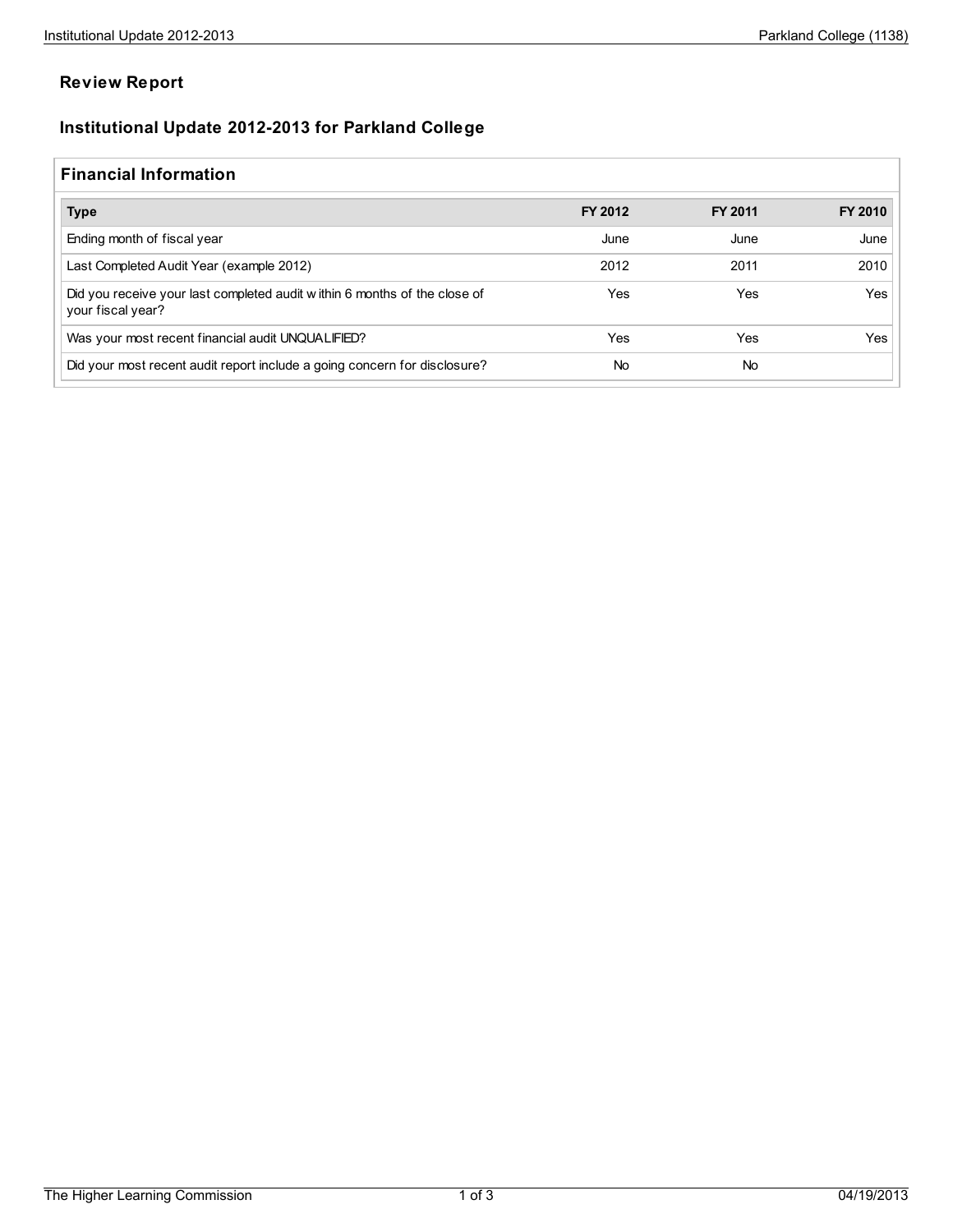$\mathbb{F}$ 

| <b>Composite Financial Index</b>                                           |                          |                      |     |    |            |                      |            |    |            |                      |            |           |            |
|----------------------------------------------------------------------------|--------------------------|----------------------|-----|----|------------|----------------------|------------|----|------------|----------------------|------------|-----------|------------|
|                                                                            |                          | FY 2012              |     |    |            | FY 2011              |            |    |            | FY 2010              |            |           |            |
| <b>Primary Reserve Ratio Calculation</b>                                   |                          | Data                 | Str | Wt | <b>CFI</b> | Data                 | <b>Str</b> | Wt | <b>CFI</b> | Data                 | <b>Str</b> | Wt        | <b>CFI</b> |
| Institution unrestricted net assets                                        |                          | 25,103,472           |     |    |            | 23,219,162           |            |    |            | 17,296,886           |            |           |            |
| Institution expendable restricted net<br>assets                            | $\ddot{}$                | 12,056,385           |     |    |            | 11,891,197           |            |    |            | 11,465,522           |            |           |            |
| Component Unit (C.U.) unrestricted net<br>assets                           | $\ddot{}$                | $-1,607,112$         |     |    |            | $-895,482$           |            |    |            | $-635,050$           |            |           |            |
| C.U. temporary restrict net assets                                         | $+$                      | 3,686,059            |     |    |            | 3,445,194            |            |    |            | 2,571,728            |            |           |            |
| C.U. net investment in plant                                               | $\overline{\phantom{a}}$ | 0                    |     |    |            | $\mathbf 0$          |            |    |            | 0                    |            |           |            |
| <b>Numerator Total</b>                                                     |                          | 39,238,804           |     |    |            | 37,660,071           |            |    |            | 30,699,086           |            |           |            |
| Institution operating expenses                                             |                          | 94,207,302           |     |    |            | 91,196,391           |            |    |            | 84,675,205           |            |           |            |
| Institution nonoperating expenses                                          | $\ddot{}$                | 1,445,154            |     |    |            | 649,816              |            |    |            | 1,093,914            |            |           |            |
| Elimination of inter-entity amounts                                        | $+$                      | 0                    |     |    |            | 0                    |            |    |            | 0                    |            |           |            |
| C.U. total expenses                                                        | $+$                      | 1,725,175            |     |    |            | 1,268,328            |            |    |            | 2,388,280            |            |           |            |
| <b>Denominator Total</b>                                                   |                          | 97,377,631           |     |    |            | 93, 114, 535         |            |    |            | 88,157,399           |            |           |            |
| Primary reserve ratio (p. $58^*$ ) /                                       |                          | 0.403 3.03 0.35 1.06 |     |    |            | 0.404 3.04 0.35 1.06 |            |    |            | 0.348 2.62 0.35 0.92 |            |           |            |
| Net Operating Revenue Ratio<br><b>Calculation</b>                          |                          |                      |     |    |            |                      |            |    |            |                      |            |           |            |
| Institution operating income (loss)                                        |                          | $-69, 181, 285$      |     |    |            | 67,266,711           |            |    |            | 59,251,565           |            |           |            |
| Institution net nonoperating revenues                                      | $\ddot{}$                | 80,177,574           |     |    |            | 73,375,597           |            |    |            | 65,285,775           |            |           |            |
| C.U. change in unrestricted net assets                                     | $+$                      | $-660,216$           |     |    |            | $-260,432$           |            |    |            | $-22,936$            |            |           |            |
| Elimination of inter-entity amounts                                        | $\ddot{}$                | 0                    |     |    |            | $\mathbf 0$          |            |    |            | 0                    |            |           |            |
| <b>Numerator Total</b>                                                     |                          | 10,336,073           |     |    |            | 5,848,454            |            |    |            | 6,011,274            |            |           |            |
| Institution operating revenues                                             |                          | 25,026,017           |     |    |            | 23,929,670           |            |    |            | 25,423,640           |            |           |            |
| Institution nonoperating revenues                                          | $\ddot{}$                | 81,622,728           |     |    |            | 74,025,413           |            |    |            | 66,379,689           |            |           |            |
| C.U. total unrestricted revenues                                           | $\ddot{}$                | 1,064,959            |     |    |            | 1,007,896            |            |    |            | 2,365,344            |            |           |            |
| Elimination of inter-entity amounts                                        | $\boldsymbol{+}$         | 0                    |     |    |            | 0                    |            |    |            | 0                    |            |           |            |
| <b>Denominator Total</b>                                                   |                          | 107,713,704          |     |    |            | 98,962,979           |            |    |            | 94,168,673           |            |           |            |
| Net Operating Revenue ratio (p. 86*) /                                     |                          | 0.096 7.38 0.10 0.74 |     |    |            | 0.059 4.54 0.10 0.45 |            |    |            | 0.064 4.92 0.10 0.49 |            |           |            |
| Return on Net Assets ratio calculation                                     |                          |                      |     |    |            |                      |            |    |            |                      |            |           |            |
| Change in net assets plus C.U. change in<br>net assets                     |                          | 11,334,748           |     |    |            | 6,941,645            |            |    |            | 6,262,441            |            |           |            |
| Elimination of inter-entity amounts                                        | $\boldsymbol{+}$         | 0                    |     |    |            | 0                    |            |    |            | 0                    |            |           |            |
| Divided by total net assets + C.U. total net<br>assets (beginning of year) |                          | 80,444,376           |     |    |            | 76,502,731           |            |    |            | 70,240,290           |            |           |            |
| Return on Net Assets ratio (p. 74*)                                        | $\sqrt{ }$               | 0.141 7.05 0.20 1.41 |     |    |            | 0.091 4.55 0.20 0.91 |            |    |            | 0.089                |            | 4.45 0.20 | 0.89       |
| Viability ratio calculation                                                |                          |                      |     |    |            |                      |            |    |            |                      |            |           |            |
| Numerator - Expendable net assets                                          |                          | 39,238,804           |     |    |            | 37,660,071           |            |    |            | 30,699,086           |            |           |            |